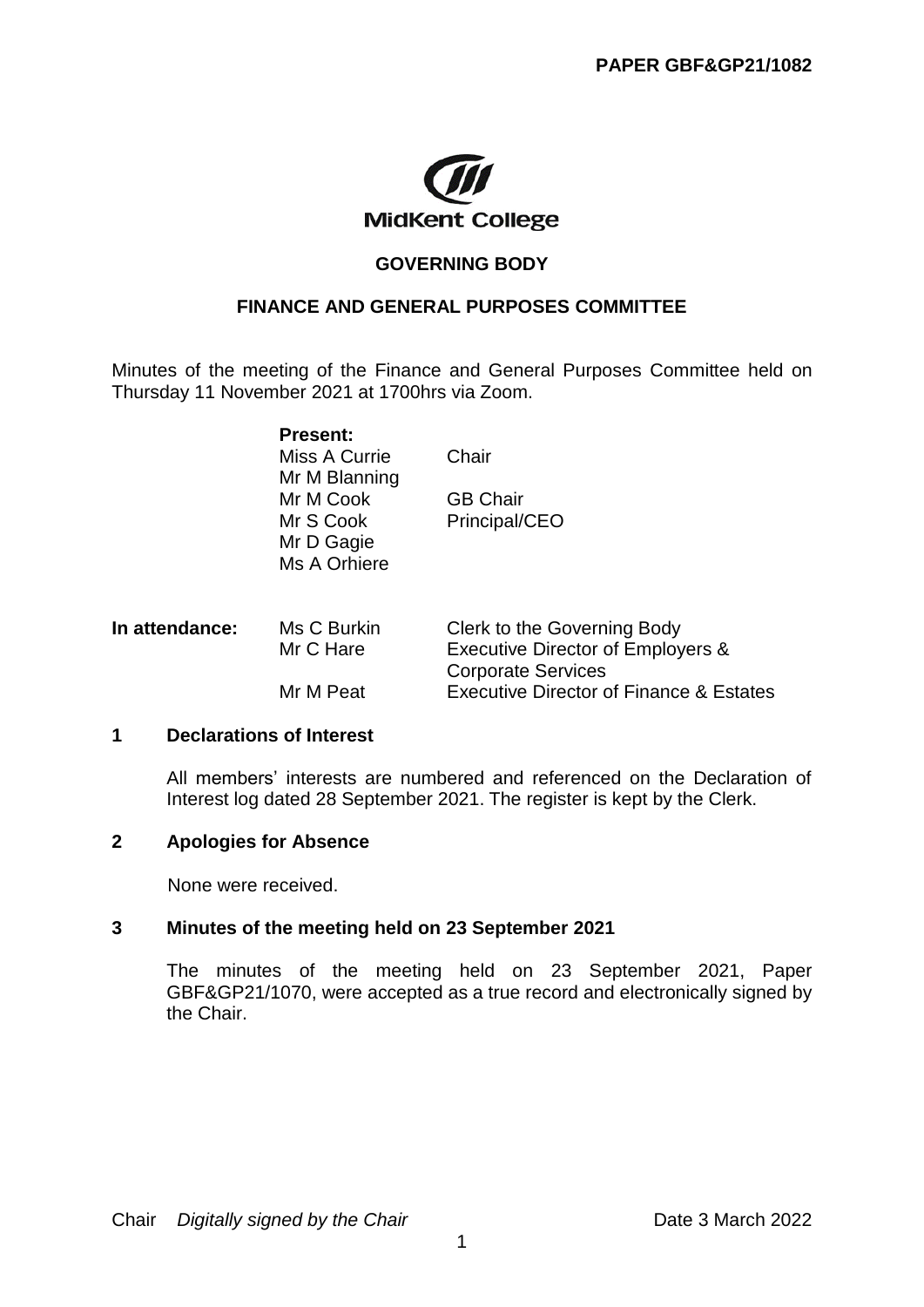## **4 Matters Arising and Outstanding Matters Report**

Members discussed Paper GBF&GP21/1071, the Outstanding Matters Report.

- No 1. Carbon Footprint plan External Company Hillside have been engaged and are collating data. The Charter cannot be signed until the carbon footprint has been established. **Ongoing**.
- No 2. Estates Strategy Framework BF next meeting **Ongoing**.
- No 3. HR Annual Report 2020/21 Members asked for further details on progress with staff recruitment and turnover. **Complete**
- No 4. Equal Pay Audit further information possibly in the form of a Deep Dive at next meeting. **Ongoing**.
- No 5. All policies were approved at Governing Body for publication **Complete**.
- No 6. AOB request for key financial matrix to be pulled out of the management accounts with more detail available to highlight issues or trends. **Complete**.
- No 7. Management Accounts Maintenance costs have improved and members asked for details of the repairs that took place under the grant. Details of the Capital spend were discussed and Governors were assured the College were compliant with the grant conditions. **Complete**.
- No 8. Management Accounts future narrative for the management accounts are linked to the operational plans to stress the relevance. **Complete**.
- No 9. Management Accounts Members were keen to understand further the reason for the MKCTS loan and gift aid. They welcomed a future discussion and asked M Peat present a solution. **Ongoing**.

## **5 Draft Management Accounts to the end of September 2021 - GBF&GP21/1072**

Martin Peat introduced paper GBF&GP21/1072a, the MKC draft management accounts and the MKCTS draft management accounts to the end of September 2021.

This item was minuted as confidential**.**

Members **accepted** the accounts and thanked M Peat.

## **6 Pay Award 2021/22 – Paper GBF&GP21/1073**

Simon Cook, Principal, introduce the Pay Award paper and reminded members of the background and outline proposals for 2021/22.

This item was minuted as confidential**.**

Members thanked S Cook for the paper.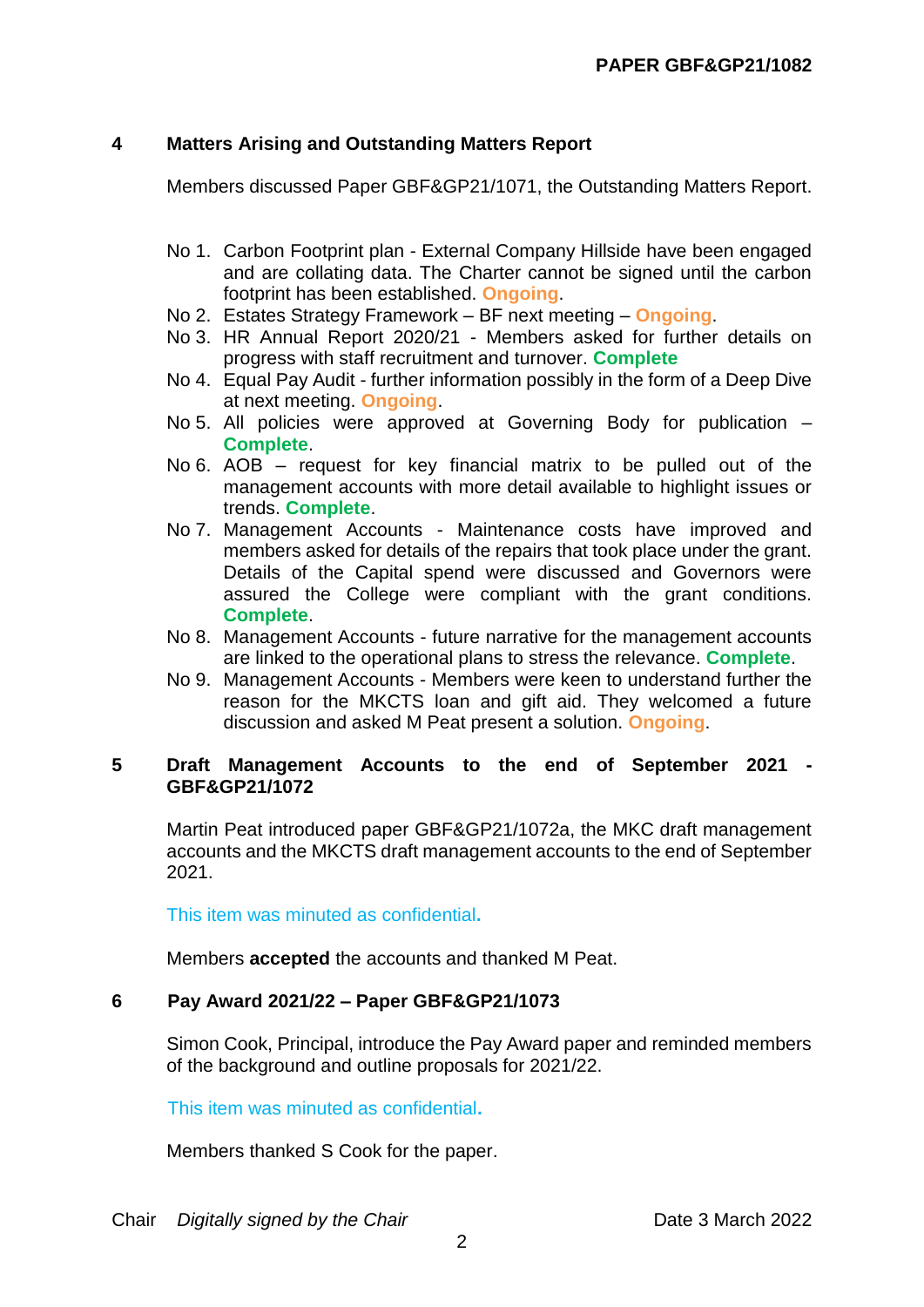## **7 Digital Operational Plan (formerly the ICT Strategy) – Paper GBF&GP21/1074**

Paul Hogben, Director of ICT and Angie Tithecott, Director of MIS, joined the meeting to present the operational plan which was formerly the ICT Strategy and they reported on progress against each of the four goals within the Plan with a presentation.

- 1. Student use of Digital Learning Technologies embedded across MidKent College – collaborative working with curriculum areas to see how the services can be improved. A pilot scheme is being conducted to trail other platforms to ensure the rights resources are in place. Analysis due in February 2022.
- 2. Greater Business Efficiency and Carbon Reduction Through Technology looking at day to day practices with the HR Team to reduce paperwork and other efficiencies that can then be rolled out across the College.
- 3. MidKent College Staff have Levels of Digital Proficiency establishing a base line to identify skills through a robust digital capacity tool. This can then inform the development of CPD priorities. Digital Champions are being sought to assist with this.
- 4. Full Digitisation of the Student Journey digital monitoring is built into the Study Programmes. Technology is used to support students and develop their digital skills.

Governors thanked P Hogben and A Tithecott for the presentation and looked forward to an update in the future. They noted that the pilots schemes helped reduce costs to ensure the College gains a good understanding to inform the best used of money.

## **8 Deep Dive – Investment Strategy – Paper GBF&GP21/1075**

Simon Cook reminded members that this paper had been presented to Governing Body on 4 November 2021 which gauged the appetite of the Board re investment. The Governing Body had asked Exec to confirm some points before moving forward:

- 1. Clarity on the entitlement to spend the cash.
- 2. What reserves are required?
- 3. Depreciation charge what is it?
- 4. Appetite for debt

Executive have discussed these and felt that Governors needed to be better informed about money already invested such as ESports and T Levels as these directly impact students. Members were informed of other opportunities for income also being explored through bids.

Governors felt investment is also needed in the four aligning elements of the Strategic Pillars: environment; enterprise; digital and community and asked that these are considered before updating at the next Governing Body.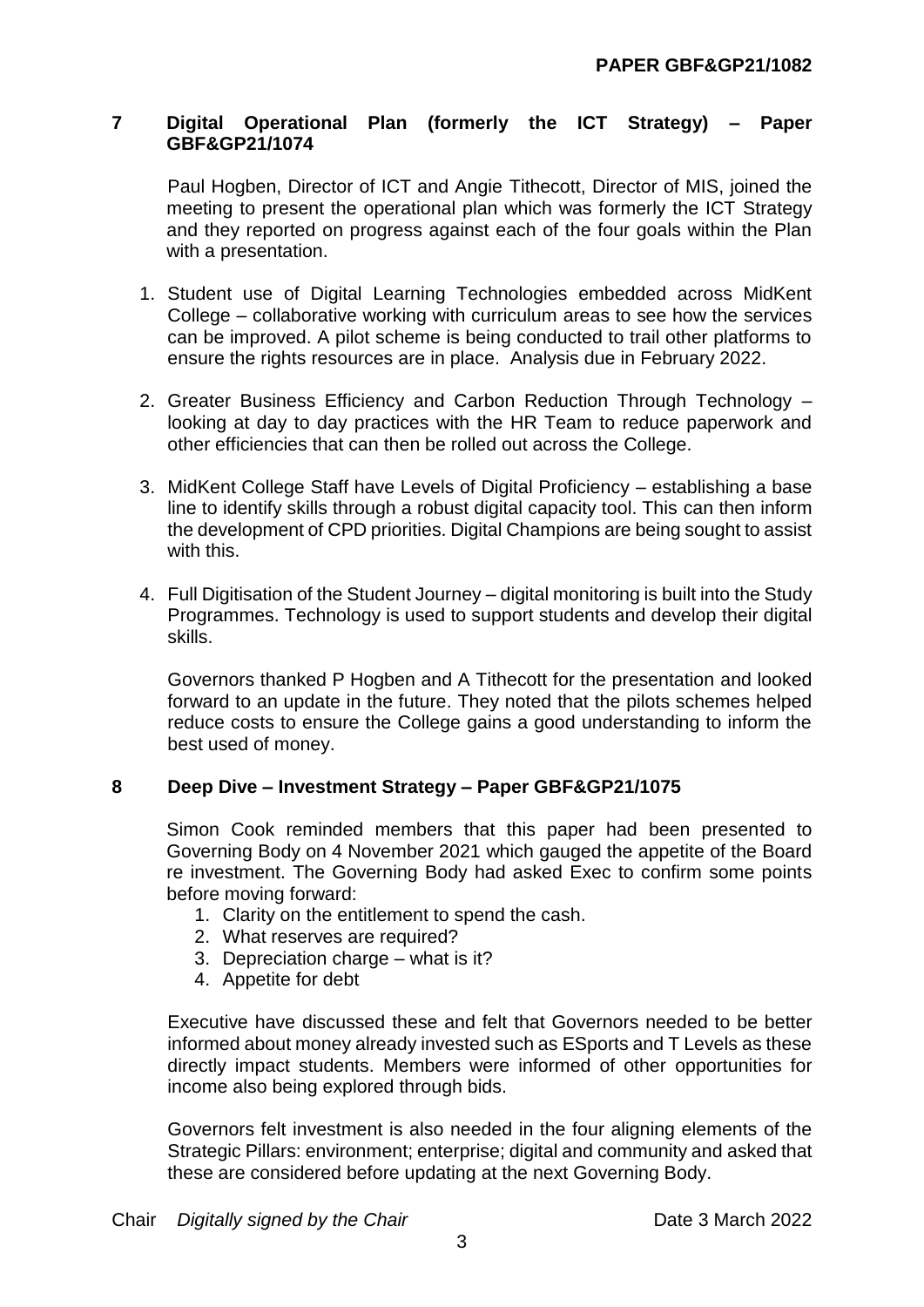Members also asked for consideration of investing in MKCTS to work in partnership with the College. They are also keen to encourage investment proposals from departments to benefit student learning. They were informed that such proposals will be dealt with through the business planning process.

All agreed that any investment must benefit Students. Governors thanked S Cook for the update and looked forward to a further update and discussion at the December Governing Body meeting.

## **Action: S Cook**

## **9 Policies for approval:**

- Tuition & Exam Fee Policy 2022/23 GBF&GP21/1076 Main changes are:
	- o Revised payment options for instalments to meet compliance with consumer credit and also to give an option for loan students to ensure enrolment can take place prior to agreement of the loan.
	- $\circ$  The Government contribution table has been updated in accordance to their guidance.

Members **approved** the policy for recommendation to the Governing Body.

- Apprenticeship Tuition & Exam Fee Policy 2022/23 GBF&GP21/1077 Following a review there are no material changes from the previous year required or recommended. Members **approved** the policy for **recommendation** to the Governing Body.
- Treasury Policy 2022/23 GBF&GP21/1078 main changes are:
	- o The financial grading of the approved banks has bene updated.
	- o A proposal to increase the length of investment from 18 to 24 months is being suggested to be able to access increased investment rates.
	- o Updates to the management information have been made to ensure relevant information is supplied.

Members felt further debate and clarity is needed before this policy can be approved. They asked that M Peat works with the External Auditors to ensure Government policy and credit ratings are followed**.** This policy was **not approved** and will be brought back to the Committee for further scrutiny.

### **Action: M Peat**

- Procurement Policy 2022/23 GBF&GP21/1079 main changes are:
	- o Due to Brexit, compliance to the EU regulations have been deleted or updated as required.
	- $\circ$  A new section of sustainability has been included to define the policy for the climate action roadmap and the Colleges intention to move to more sustainable procurement.

Members **approved** the policy for **recommendation** to the Governing Body.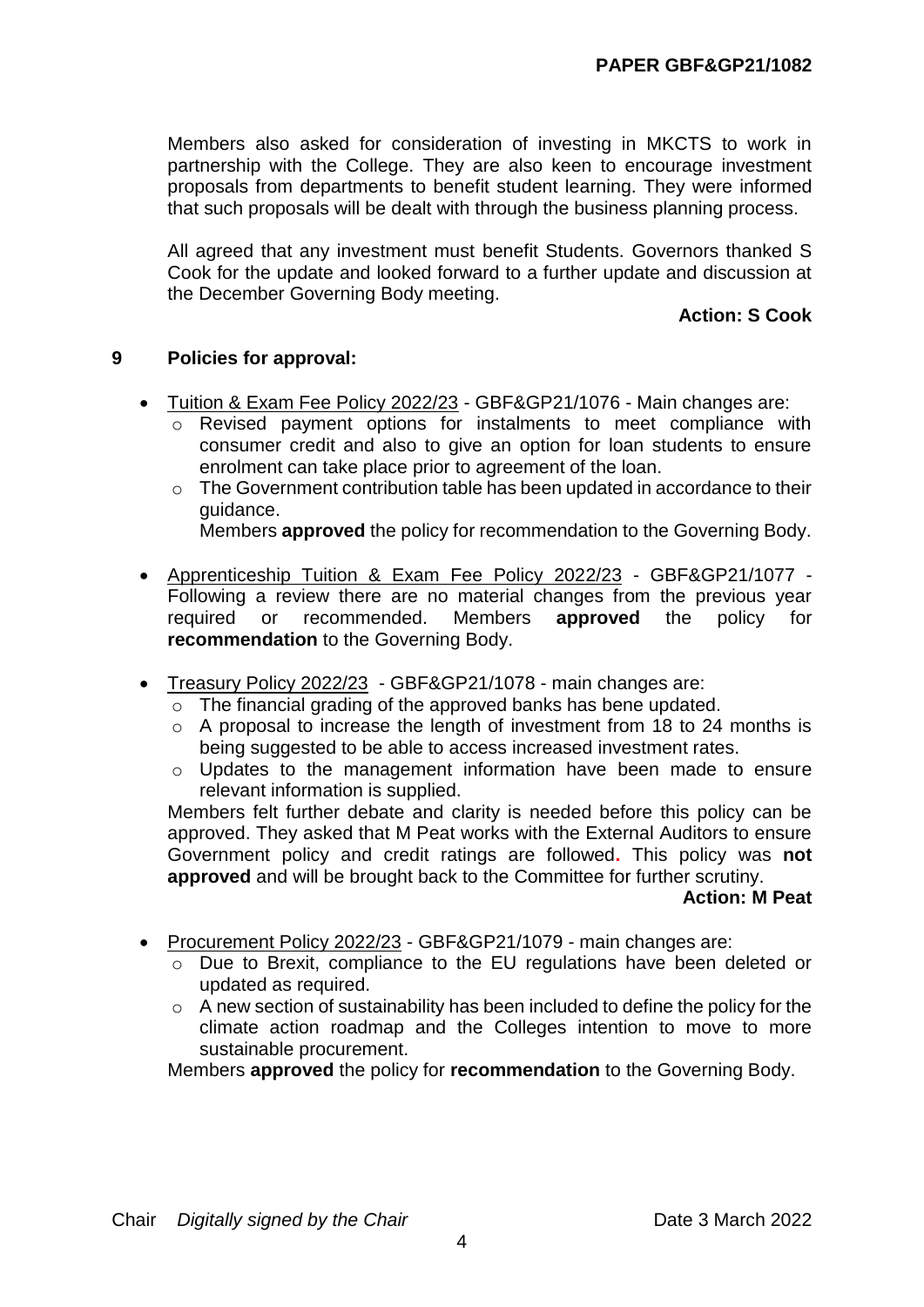- Apprenticeship Policy GBF&GP21/1080 this new Policy has been written to:
	- o Provide guidance to managers on appointing Apprentices consistently and paying them fairly.
	- o To encourage managers to consider an Apprenticeship where appropriate for staff appointments.
	- $\circ$  To ensure a fair wage (NMW) is paid and MKC sets an example to other employers with regards to appointment of apprentices.
	- o To offer Apprenticeships with security of long term employment through removing the fixed term contract for these roles and offering opportunity to move into permanent positions on completion.
	- o To look for opportunities to use apprenticeships to train existing staff and draw down on the Levy

Members **approved** the policy for recommendation to the Governing Body.

Members **recommend** the **approved** policies the Governing Body on 16 December 2021.

## **Action: A Currie**

### **Update from Standing Items:-**

## **10 HR Update: Focus on Wellbeing – Paper GBF&GP21/1081**

Chris Hare presented the paper on behalf of Julia Thompson. Members had requested and agreed that each update should focus on a specific aspect of HR and at this meeting Wellbeing was the main topic of the report. He reported that additional benefits and support introduced to support wellbeing – based around the following headings:

- Good Work
- Social Relations
- Lifestyle changes
- Family
- Communication

C Hare highlighted the following key points:

- Difficult to fill posts are affecting time to employ statistics.
- 'Covid effect' on turnover in first 12 months as labour market is fluid in some areas. This has also affected absence and wellbeing and there is a focus on the additional benefits above to support all staff.
- Turnover overall is positive as voluntary is down and non-voluntary is up as staffing issues are being addressed.
- Changes to the PDR approach have been positive. Regular pulse surveys will monitor to ensure individuals are still meeting with their managers.
- Reviewed HR MLPs
- HR team have received the Gold Healthy Workforce award from Medway Council and have improved from Bronze in three years.

Members congratulated the HR Team and thanked C Hare for the update.